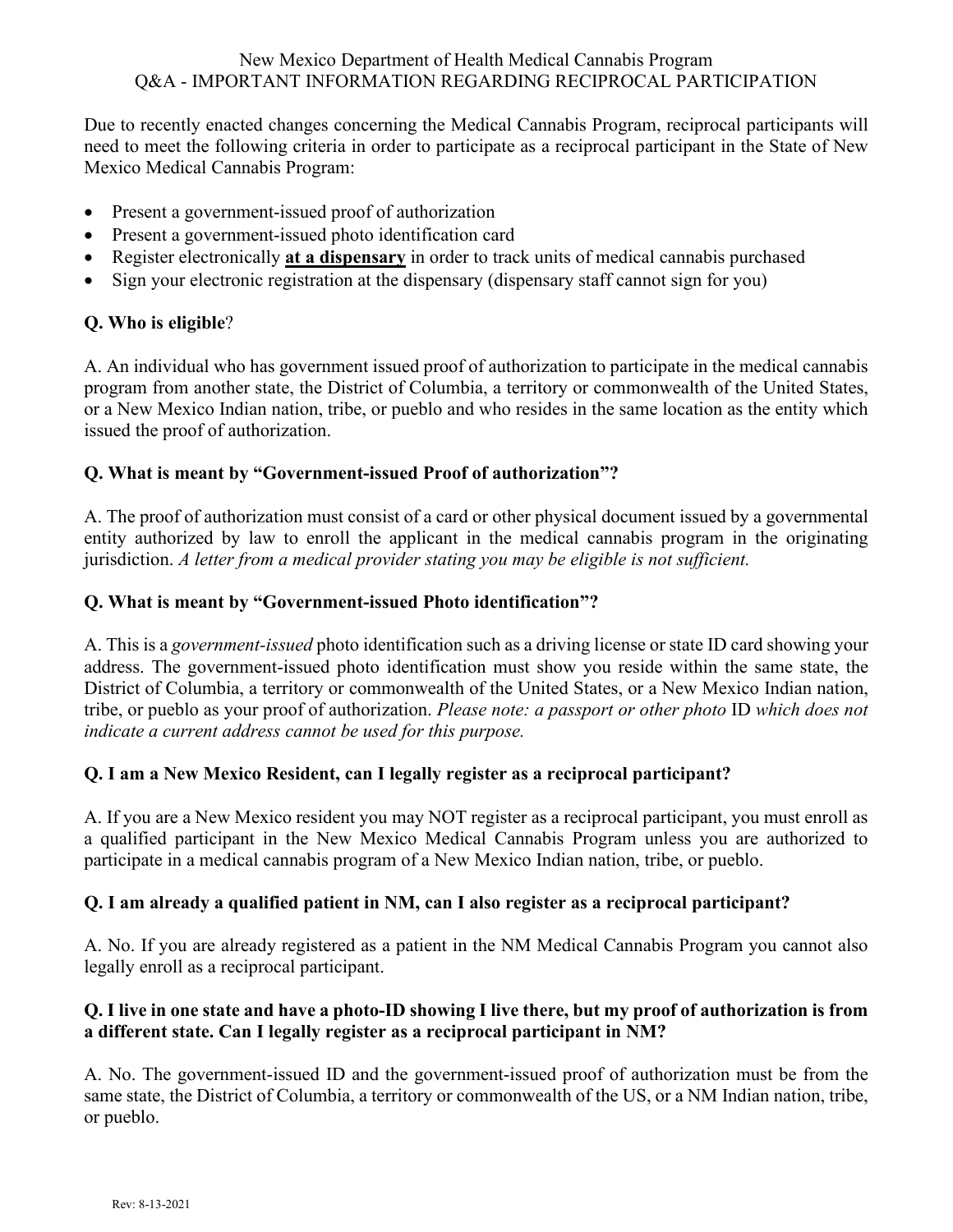## **Q. I live in NM and plan to enroll as a patient in NM, but have not yet received my Patient Card. Can I legally register as a reciprocal participant until I get my card?**

A. No. You cannot be both a patient in the NM Medical Cannabis Program and be a reciprocal participant. Residents of NM must enroll as a qualified patient and cannot legally enroll as a reciprocal participant.

#### **Q. Can I register as a reciprocal participant online?**

A. Online registration is not available as the documents showing eligibility have to be checked at the point of purchase, every time you purchase.

#### **Q. Do I have to register at a dispensary?**

A. Yes. Every reciprocal participant must register at a dispensary their first time purchasing medical cannabis in NM.

#### **Q. Do I have to register at every dispensary where I plan to purchase?**

A. No. You only have to register once each year and your reciprocal ID number will be in the state-wide system as a reciprocal participant. Attempting to register at multiple dispensaries may result in the reciprocal participant registration being rejected in order to help prevent you from potential fraud.

#### **Q. Can I purchase as a reciprocal participant without registering?**

A. Not at this time. Reciprocal participants must register to track the number of units purchased. Once adult use sales start in NM (by April 1, 2022), any adult over 21 may purchase cannabis. However, if an individual chooses not to register for the reciprocal participant program, they are not able to participate in the benefits of the medical cannabis program such as purchasing medical cannabis without paying state taxes.

#### **Q. Can I use a reciprocal card from another state (or NM) as the government-issued proof of authorization?**

A. No, a reciprocal card is not a government-issued proof of authorization to participate in a program in the place of residence, (it provides proof of residence in a different jurisdiction).

## **Q. Do I have to present my proof of authorization and photo ID every time I purchase as a reciprocal participant?**

A. Yes. The statute requires you present both of these documents every time you purchase.

## **Q. I previously registered and now my reciprocal participant ID does not work. Why?**

A. There could be many reasons. One of the most common is, if you registered and the record was not complete, or the registration did not meet current statute and/or regulations, then the registration may have been revoked. The program reviews all registrations for compliance regularly. If your registration is revoked, you are welcome to complete a new record with a dispensary so long as you meet the criteria and follow the current regulations.

## **Q. How long is my reciprocal participant card good for?**